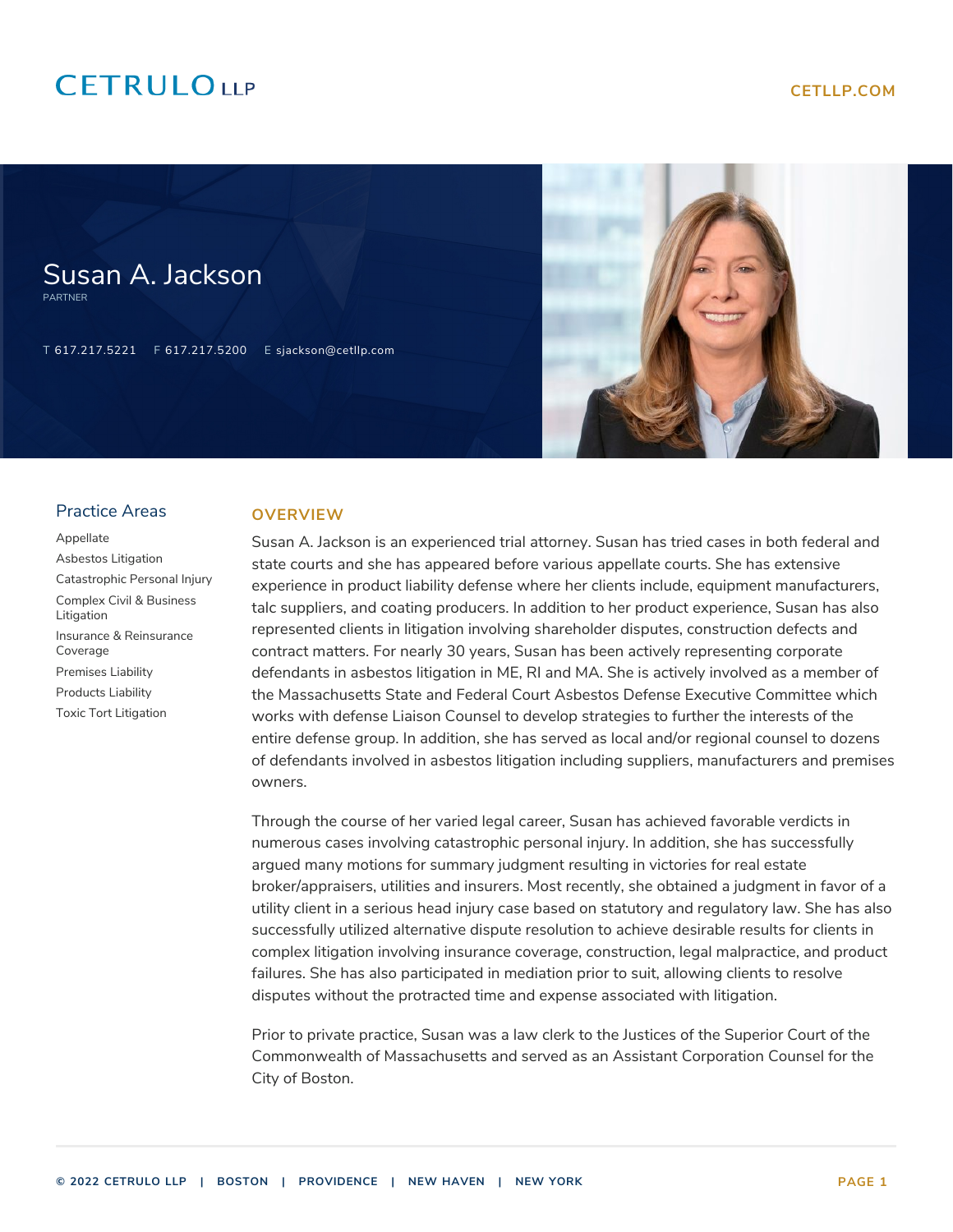# **CETRULOUP**

## **EXPERIENCE**

- *Gimas v. Bialy, et al.*, Mass. App. Ct. (2010) (employment discrimination)
- *O'Connell v. Reliance Ins. Co.*, 50 Mass. App. Ct. 334 (1999) (significance of certificates of insurance issued by broker)
- *Miksulski v. Champion*, 35 Mass. App. Ct. 1106 (1993)
- Jury verdict for defendant tractor-trailer company where plaintiff alleged closed head injury resulting from rear end collision.
- Summary Judgment in favor of real estate appraiser alleged to have over-valued home leading to foreclosure.
- Successfully negotiated settlement of claims for plaintiffs in a mill fire where insurer alleged one plaintiff's stored materials contributed to spread of fire.
- Jury verdict for defendant in claim where construction equipment stolen from defendant's site was used to wreck havoc on private property.
- Participated in court proceedings on issue of whether there were enforceable settlements reached between church and abuse victims.
- Participated in single justice appeal involving issue of whether parties to mediation could force mediator to testify as to status of settlement negotiations.

### **Presentations, Classes & Seminars Taught**

- Strategic Management, University of Massachusetts (2002-2006)
- Public Policy, University of Massachusetts (1990-2006)
- Business Law, University of Massachusetts (1988-Present)
- Expert Discovery, MCLE (2003)
- Health Care Policy, University of Massachusetts (2004)
- Organizational Change, University of Massachusetts (2006)
- "Defense Perspective: Expert Testimony The Examination of an Industrial Hygienist", Harris Martin Asbestos Litigation Conference (June 2009)
- Business Ethics, University of Massachusetts (2014-present)
- "The Relationship Between Carriers and Insureds in the Changing Litigation Environment", Perrin Conference (March 2015)

#### **HONORS**

• Massachusetts Super Lawyers, 2013-present